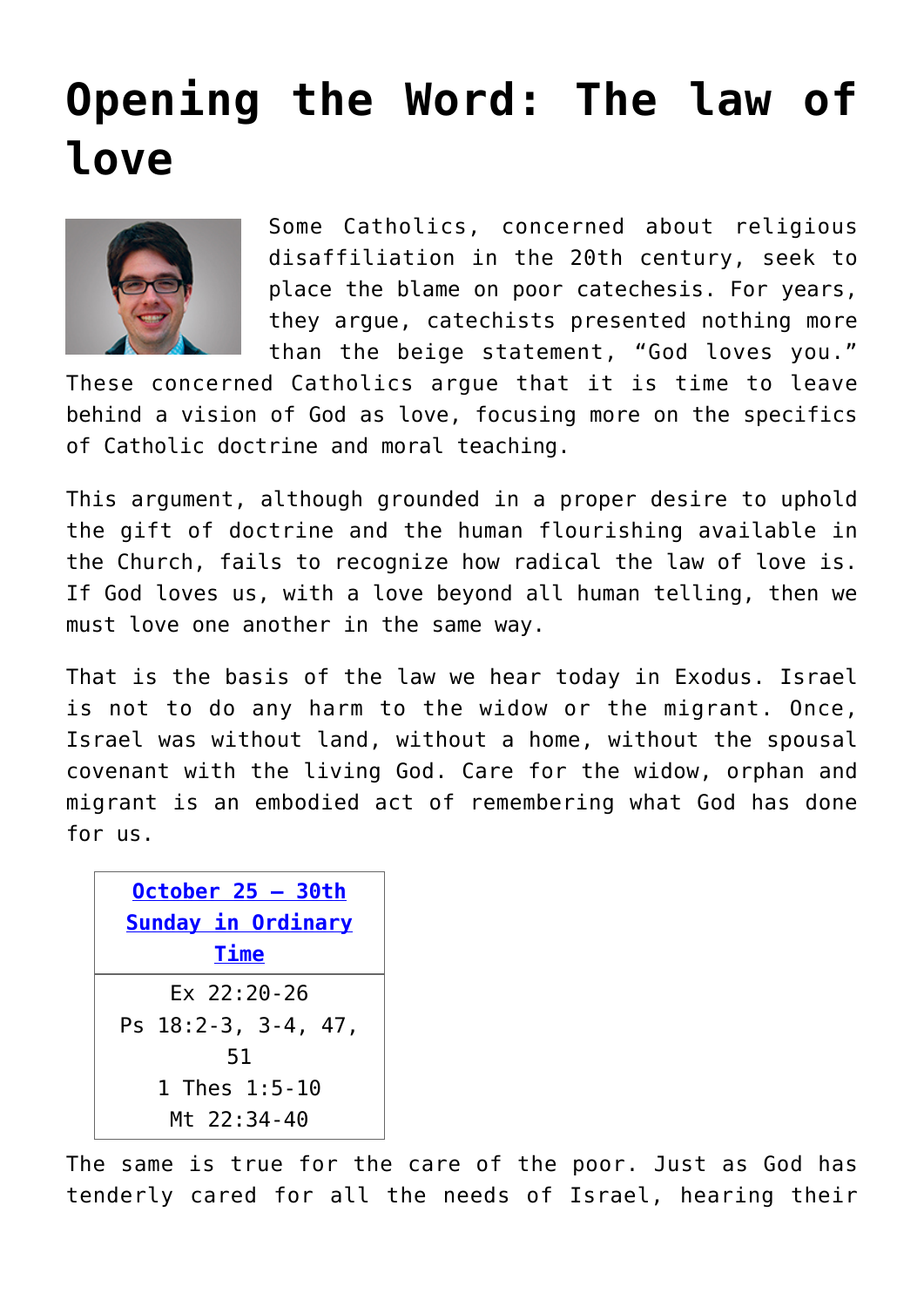cries of enslavement, so too Israel is to ensure that their neighbor has a cloak. The Law conforms Israel to God's way of self-giving love.

The Law, in toto, is fundamentally about love. This is what we hear in the Gospel today when Jesus Christ answers the question of the Pharisees by referencing the commandment of Deuteronomy. One is to love God with all one's heart, with all one's soul, with all one's strength.

The whole Law is [God's gift of love](https://www.osvnews.com/2019/10/28/the-god-who-loves-all/) to Israel. Keeping the Law is a return gift of love. The neighbor is to be loved, precisely because God is love. Because God first loved us.

Such love, by the way, is not trite. It is not a love of vague indifference or tolerance. It is the love that leads the Word made flesh, Jesus Christ, to suffer the violence of men and women upon the cross. It is the love that is stronger than death (cf. Sg 8:6). It is this love, the love of the Father for the Son and the Son for the Father, that raises Jesus from the dead.

It is this love that we are called [to](https://www.osvnews.com/2020/07/06/who-is-my-neighbor/) participate in, to [imitate and to become](https://www.osvnews.com/2020/07/06/who-is-my-neighbor/) in our very lives.

The statement, "God loves you," is by no means beige. It is everything. Divine love is what has led the saints to give up everything to follow Jesus Christ. It is God's love, which even now, leads men and women in every parish throughout the world to become witnesses of the cross and resurrection of Jesus Christ.

And an intrinsic part of this witness is [love of neighbor.](https://www.osvnews.com/2020/04/20/shouldnt-love-of-neighbor-supersede-everything-right-now/) You cannot hate your neighbor and yet love God. You cannot defraud the poor, forget the unborn, pass over the hungry and thirsty on the street, abandon the prisoner to death and wish away the elderly from existence and still love God.

[If you love God, you love your neighbor.](https://www.osvnews.com/2019/07/15/love-of-god-love-of-neighbor-are-tied-together-pope-says/) There is nothing more